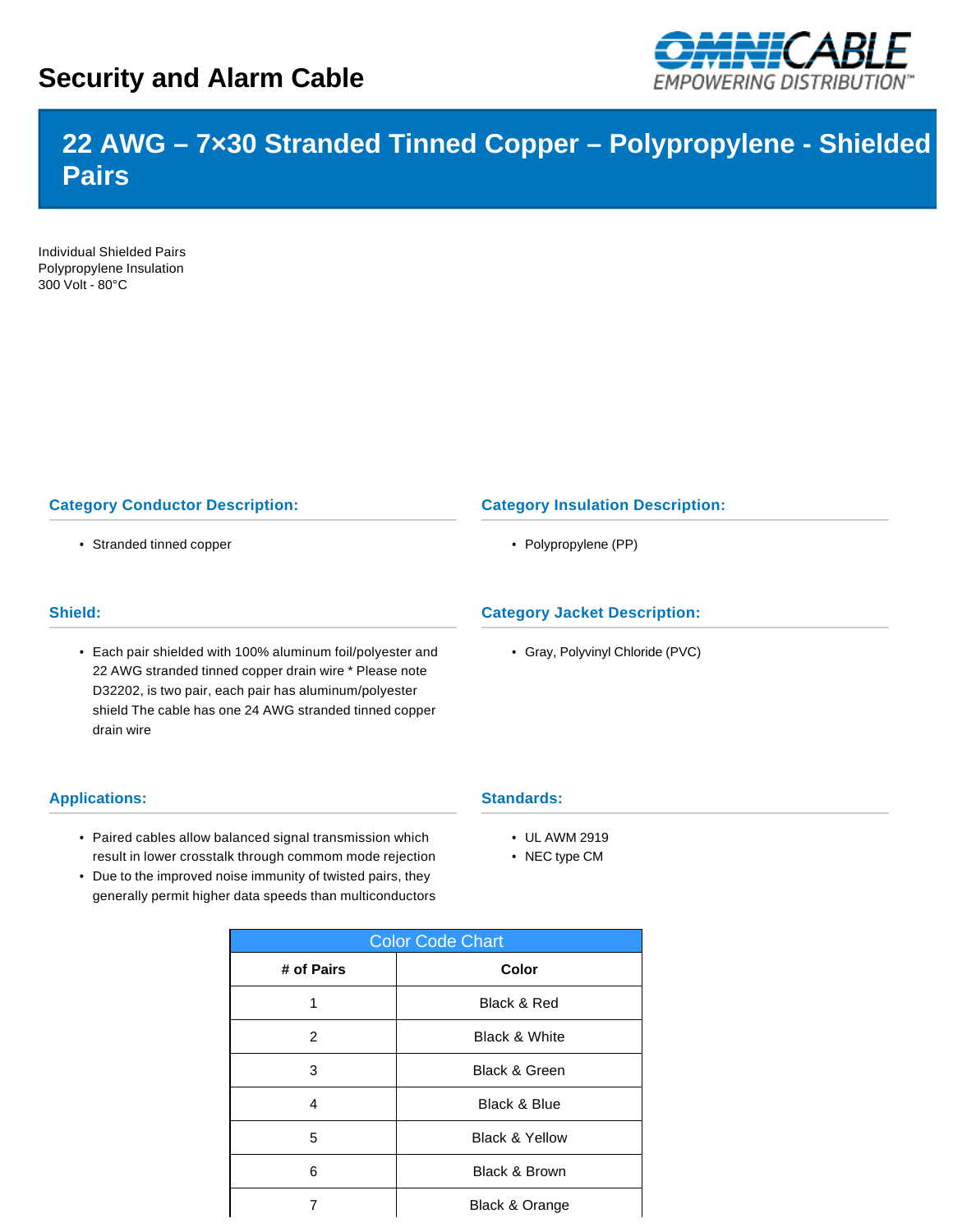| 8  | Red & White    |  |  |  |  |
|----|----------------|--|--|--|--|
| 9  | Red & Green    |  |  |  |  |
| 10 | Red & Blue     |  |  |  |  |
| 11 | Red & Yellow   |  |  |  |  |
| 12 | Red & Brown    |  |  |  |  |
| 13 | Red & Orange   |  |  |  |  |
| 14 | Green & White  |  |  |  |  |
| 15 | Green & Blue   |  |  |  |  |
| 16 | Green & Yellow |  |  |  |  |
| 17 | Green & Brown  |  |  |  |  |
| 18 | Green & Orange |  |  |  |  |
| 19 | White & Blue   |  |  |  |  |
| 20 | White & Yellow |  |  |  |  |